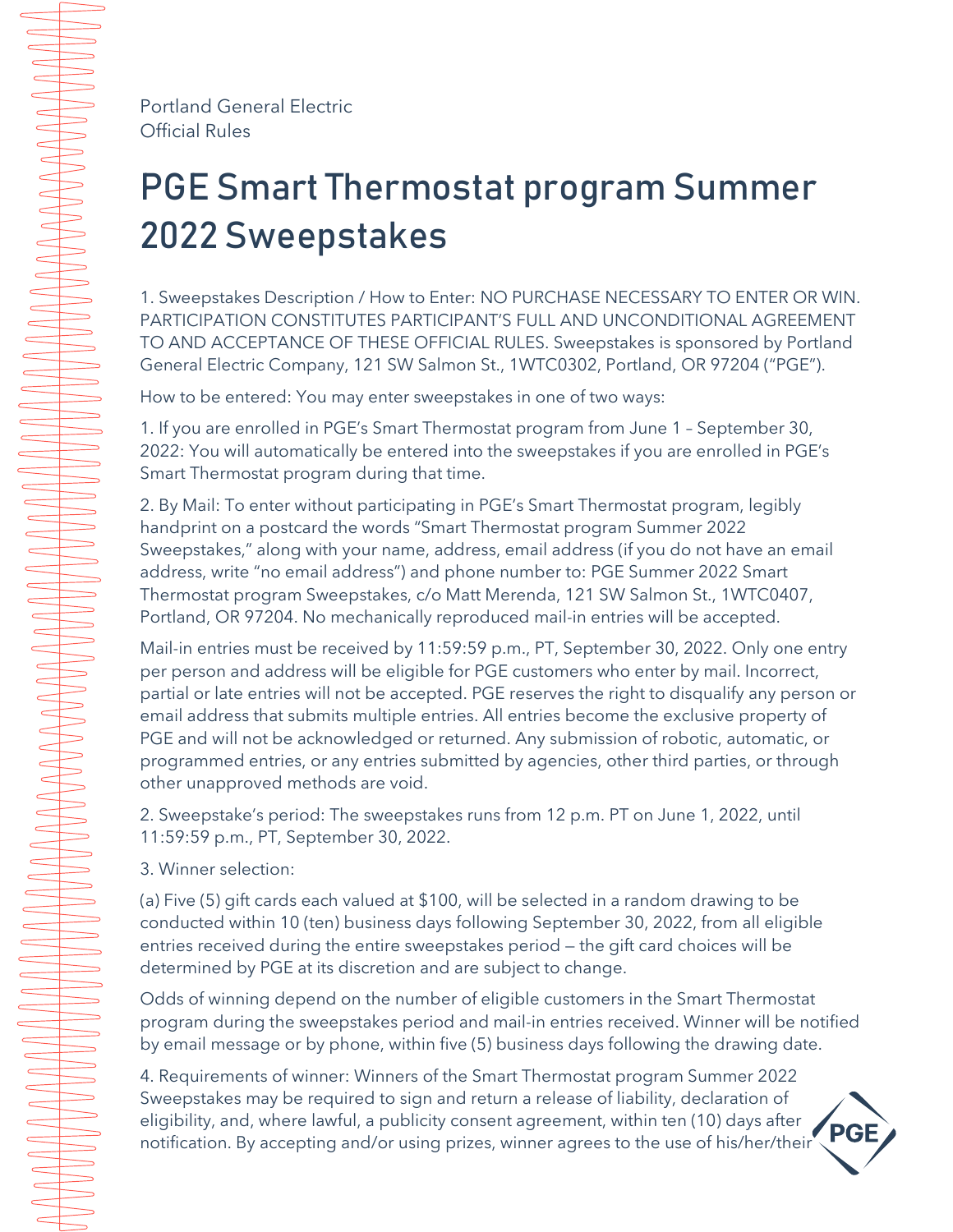name, voice and/or likeness for the purpose of advertising, trade, or promotion without further compensation, unless prohibited by law. If a selected potential winner cannot be contacted, is ineligible, fails to claim the prizes, or fails to return the completed and executed declaration and releases as required within the time prescribed, prizes will be forfeited, and an alternate potential winner selected. In the event of a dispute regarding who submitted an online entry, the entry will be deemed submitted by the authorized account holder of the email account. Sponsors reserve the right to request proof that potential winner is the authorized account holder of the email account.

5. Prizes: Five (5) gift cards each valued at \$100 will be sweepstake prizes. No alternative prize, cash or other substitution is permitted. All federal, state, and local taxes, fees and duties are the sole responsibility of the winner.

 $\implies$ 

 $\overline{\phantom{0}}$ 

 $\implies$ 

 $\Rightarrow$ 

 $\Rightarrow$ 

 $\overline{\phantom{0}}$ 

 $\begin{array}{c}\n\hline\n\end{array}$  $\begin{array}{c}\n\hline\n\end{array}$  $\subset$  $\begin{array}{c}\n\hline\n\end{array}$  $\begin{array}{c}\n\end{array}$  $\begin{array}{c} \begin{array}{c} \begin{array}{c} \begin{array}{c} \end{array} \end{array} \end{array} \end{array} \end{array}$  $\overbrace{\phantom{aaaaa}}$  $\overbrace{\hspace{1.2cm}}$  $\overline{\phantom{0}}$ 

 $\overline{\phantom{0}}$ 

 $\overline{\phantom{0}}$  $\begin{array}{c} \begin{array}{c} \begin{array}{c} \begin{array}{c} \end{array} \end{array} \end{array} \end{array} \end{array}$ 

 $\overline{\phantom{0}}$  6. Eligibility: Sweepstakes is open only to persons who are 21 years of age or older and are legal residents of the United States residing in the State of Oregon for the duration of the sweepstakes period. To be eligible to win the PGE Summer 2022 Smart Thermostat program Sweepstakes, participants must currently be a registered account holder of Portland General Electric's services during the sweepstakes period.

Employees, officers, directors and agents of PGE, its parent companies, affiliates, subsidiaries, advertising, promotion and fulfillment agencies, their immediate family members and persons living in their same household, are not eligible to participate in the sweepstakes. Void where prohibited. All federal, state and local laws and regulations apply. The winner may choose to give the prize as a gift to another person.

7. General conditions: NO PURCHASE NECESSARY TO ENTER OR WIN. By entering, participant accepts and agrees to be bound by these rules and by the decision of PGE, which shall be final and binding in all respects. PGE reserves the right to disqualify any person or email address that PGE determines to be in violation of any term contained in these Official Rules. PGE reserves the right to modify these rules for clarification purposes without materially affecting the terms and conditions of the sweepstakes. PGE reserves the right to cancel this sweepstakes at any time without obligation or prior notice. By entering, each participant agrees to be bound by these Official Rules and the decisions of PGE, which shall be final.

8. Limitations of liability: PGE and its employees, officers, directors, shareholders, agents and representatives of PGE, its parent companies, affiliates, subsidiaries, advertising, promotion, and agencies and legal advisors are not responsible for and shall not be liable for: (i) late, lost, delayed, damaged, misdirected, stolen, incomplete, illegible, unintelligible or postage-due entries, notices, releases, forms, affidavits, or other correspondence; (ii) telephone, electronic, hardware or software program, network, Internet, or computer malfunctions, failures, interruptions or difficulties of any kind; (iii) failed, incomplete, garbled, or delayed computer transmissions; (iv) any condition caused by events beyond the control of the PGE that may cause the sweepstakes to be disrupted or corrupted; (v) any injuries, losses, or damages of any kind arising in connection with or as a result of the prize, or acceptance, possession, or use of the prize, or from participation in the sweepstakes or arising from the participant's access to and use of the website portlandgeneral.com or to the extent permitted by law including without limitation, personal injury, death and property damage, and claims based on publicity rights, defamation or invasion of privacy; (vi) any  $\bullet$  PGE printing or typographical errors in any materials associated with the sweepstakes. By printing or typographical errors in any materials associated with the sweepstakes. By